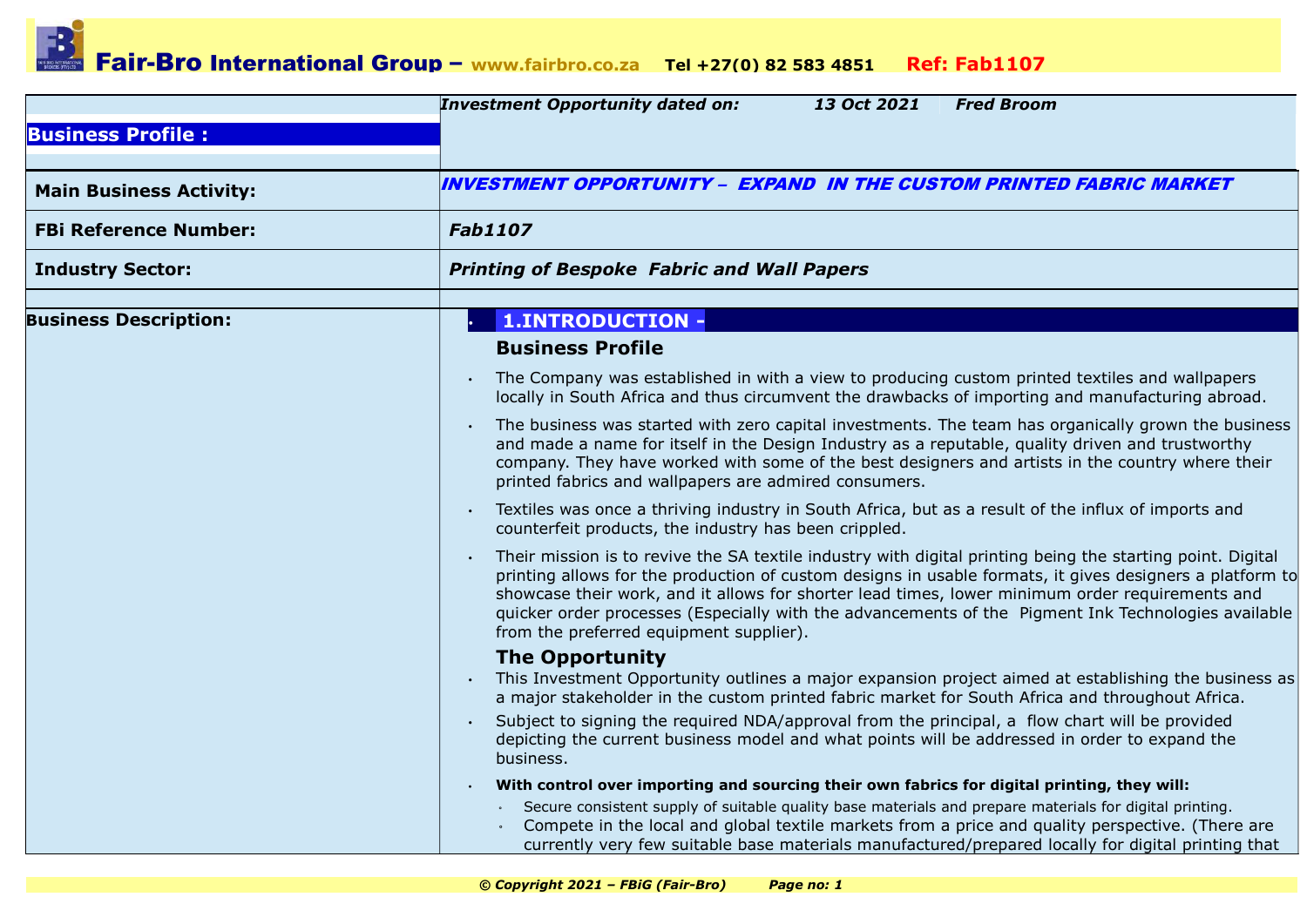| Location:                    | Light industrial area                                                                                                                                                                                                                                                                                                                                                                                                                                                                                                                                                                                                                                                                                                                                                                                                       |                                                                                                                                 |                             |                                                                                                       |  |  |  |
|------------------------------|-----------------------------------------------------------------------------------------------------------------------------------------------------------------------------------------------------------------------------------------------------------------------------------------------------------------------------------------------------------------------------------------------------------------------------------------------------------------------------------------------------------------------------------------------------------------------------------------------------------------------------------------------------------------------------------------------------------------------------------------------------------------------------------------------------------------------------|---------------------------------------------------------------------------------------------------------------------------------|-----------------------------|-------------------------------------------------------------------------------------------------------|--|--|--|
| City / Town:                 |                                                                                                                                                                                                                                                                                                                                                                                                                                                                                                                                                                                                                                                                                                                                                                                                                             | Johannesburg Metropolitan Area                                                                                                  |                             |                                                                                                       |  |  |  |
|                              | <b>Province</b>                                                                                                                                                                                                                                                                                                                                                                                                                                                                                                                                                                                                                                                                                                                                                                                                             | Gauteng                                                                                                                         | <b>Depends on new owner</b> | <b>Depends on new owner</b>                                                                           |  |  |  |
| <b>Country and Province:</b> | <b>Country:</b>                                                                                                                                                                                                                                                                                                                                                                                                                                                                                                                                                                                                                                                                                                                                                                                                             | <b>South Africa</b>                                                                                                             | <b>United Kingdom</b>       | <b>United States of America</b>                                                                       |  |  |  |
| <b>Location:</b>             |                                                                                                                                                                                                                                                                                                                                                                                                                                                                                                                                                                                                                                                                                                                                                                                                                             |                                                                                                                                 |                             |                                                                                                       |  |  |  |
|                              | Monopolise the e-commerce market for custom printed fabric and wallpaper by setting up an<br>automated online order system. This system will allow customers the option to upload their own<br>artwork, print their requirements at an affordable price, and have the order shipped within 3-5<br>days of being placed.<br>Offer an efficient, reliable and quality-driven digital printing solution to individuals as well as large<br>businesses. This e-commerce system/platform will allow for mass customisation as well as service<br>larger bulk quantity orders.<br>NOTE: A detailed Business Plan and comprehensive information , including Financial information, SWOT<br>analysis etc. will be provided, Subject to signing the required Confidentiality Agreement (NDA) and the<br>approval from the principal. |                                                                                                                                 |                             |                                                                                                       |  |  |  |
|                              |                                                                                                                                                                                                                                                                                                                                                                                                                                                                                                                                                                                                                                                                                                                                                                                                                             |                                                                                                                                 |                             |                                                                                                       |  |  |  |
|                              |                                                                                                                                                                                                                                                                                                                                                                                                                                                                                                                                                                                                                                                                                                                                                                                                                             |                                                                                                                                 |                             |                                                                                                       |  |  |  |
|                              |                                                                                                                                                                                                                                                                                                                                                                                                                                                                                                                                                                                                                                                                                                                                                                                                                             | Be able to service the local décor and fashion fabric and wallpaper sectors.                                                    |                             |                                                                                                       |  |  |  |
|                              |                                                                                                                                                                                                                                                                                                                                                                                                                                                                                                                                                                                                                                                                                                                                                                                                                             | Assist a broader target market with their digitally printed fabric or wallpaper needs.                                          |                             |                                                                                                       |  |  |  |
|                              |                                                                                                                                                                                                                                                                                                                                                                                                                                                                                                                                                                                                                                                                                                                                                                                                                             | Control the quality of print and the prices of printed fabrics and wallpapers per metre or square<br>metre.                     |                             |                                                                                                       |  |  |  |
|                              |                                                                                                                                                                                                                                                                                                                                                                                                                                                                                                                                                                                                                                                                                                                                                                                                                             | Be able to convert digital artwork quickly and easily onto fabrics and wallpapers.                                              |                             |                                                                                                       |  |  |  |
|                              |                                                                                                                                                                                                                                                                                                                                                                                                                                                                                                                                                                                                                                                                                                                                                                                                                             | Have control over their lead times.                                                                                             |                             |                                                                                                       |  |  |  |
|                              |                                                                                                                                                                                                                                                                                                                                                                                                                                                                                                                                                                                                                                                                                                                                                                                                                             | seek to acquire also prints onto wallpaper substrates which allows for an even more diverse<br>product offering to the market). |                             | Be the only wide width custom printed cotton/natural fabric producer in Africa (The machine they      |  |  |  |
|                              |                                                                                                                                                                                                                                                                                                                                                                                                                                                                                                                                                                                                                                                                                                                                                                                                                             | their own revenues.<br>With their own printing equipment, they will:                                                            |                             |                                                                                                       |  |  |  |
|                              |                                                                                                                                                                                                                                                                                                                                                                                                                                                                                                                                                                                                                                                                                                                                                                                                                             | experience they have gained whilst working in the industry.                                                                     |                             | Enable local businesses the option to digitally print locally at affordable rates to in-turn generate |  |  |  |
|                              |                                                                                                                                                                                                                                                                                                                                                                                                                                                                                                                                                                                                                                                                                                                                                                                                                             | Manage the selling prices to their customers and cater for the current market's needs.                                          |                             | Control the fabric and wallpaper options available to their customers based on the feedback and       |  |  |  |
|                              |                                                                                                                                                                                                                                                                                                                                                                                                                                                                                                                                                                                                                                                                                                                                                                                                                             | are of the requisite quality, price, and width.)                                                                                |                             |                                                                                                       |  |  |  |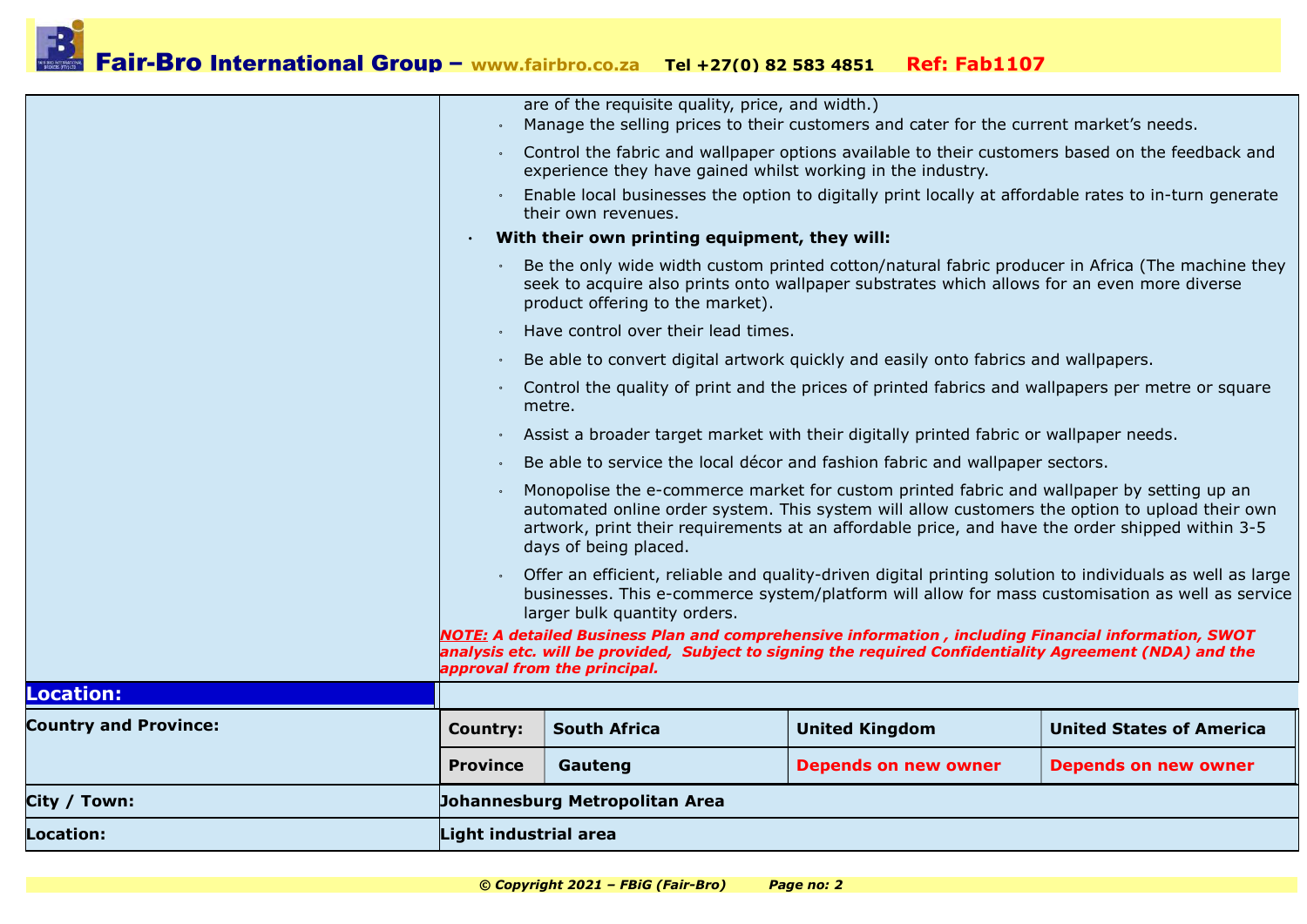| <b>Asking Price/Investment:</b>                   | Currency:                                                                                                                                                                                                                                                                                                                                 |                            |                         |  |  |  |  |
|---------------------------------------------------|-------------------------------------------------------------------------------------------------------------------------------------------------------------------------------------------------------------------------------------------------------------------------------------------------------------------------------------------|----------------------------|-------------------------|--|--|--|--|
| <b>Currency:</b>                                  | <b>ZAR - South African Rand</b>                                                                                                                                                                                                                                                                                                           | <b>GBP - British Pound</b> | <b>US\$ - US Dollar</b> |  |  |  |  |
|                                                   | <b>Based on:</b>                                                                                                                                                                                                                                                                                                                          | $1GBE = ZAR20$             | $1US$ = ZAR17$          |  |  |  |  |
| <b>Required Investment:</b>                       | R 30,000,000.00                                                                                                                                                                                                                                                                                                                           | ₤1,500,000                 | \$1,765,000             |  |  |  |  |
| Inventory - (excluded $\Box$ or included $\Box$ ) | R 5,000,000.00                                                                                                                                                                                                                                                                                                                            | €250,000                   | \$295,000               |  |  |  |  |
| <b>Flexibility about Price/Negotiability:</b>     | The required investment includes of R30 million includes CAPEX (Tooling and other assets), initial<br>costs, start-up expenses, pre-production expenses and the required working capital. Detailed<br>information will be provided in the Business Plan, subject to signing and NDA.<br>Breakdown of Investment Working Capital required. |                            |                         |  |  |  |  |
|                                                   |                                                                                                                                                                                                                                                                                                                                           | R's                        |                         |  |  |  |  |
|                                                   | Rent deposit                                                                                                                                                                                                                                                                                                                              |                            | 50,000                  |  |  |  |  |
|                                                   |                                                                                                                                                                                                                                                                                                                                           | Commissioning of equipment | 300,000                 |  |  |  |  |
|                                                   | Stock (fabric)                                                                                                                                                                                                                                                                                                                            |                            | 5,000,000               |  |  |  |  |
|                                                   | Furniture and equipment                                                                                                                                                                                                                                                                                                                   |                            | 1,500,000               |  |  |  |  |
|                                                   | Marketing Budget                                                                                                                                                                                                                                                                                                                          |                            | 1,000,000               |  |  |  |  |
|                                                   | E-Commerce Set-up                                                                                                                                                                                                                                                                                                                         |                            | 160,000                 |  |  |  |  |
|                                                   | 3 months running costs                                                                                                                                                                                                                                                                                                                    |                            | 2,000,000               |  |  |  |  |
|                                                   |                                                                                                                                                                                                                                                                                                                                           | <b>TOTAL</b>               | 10,010,000              |  |  |  |  |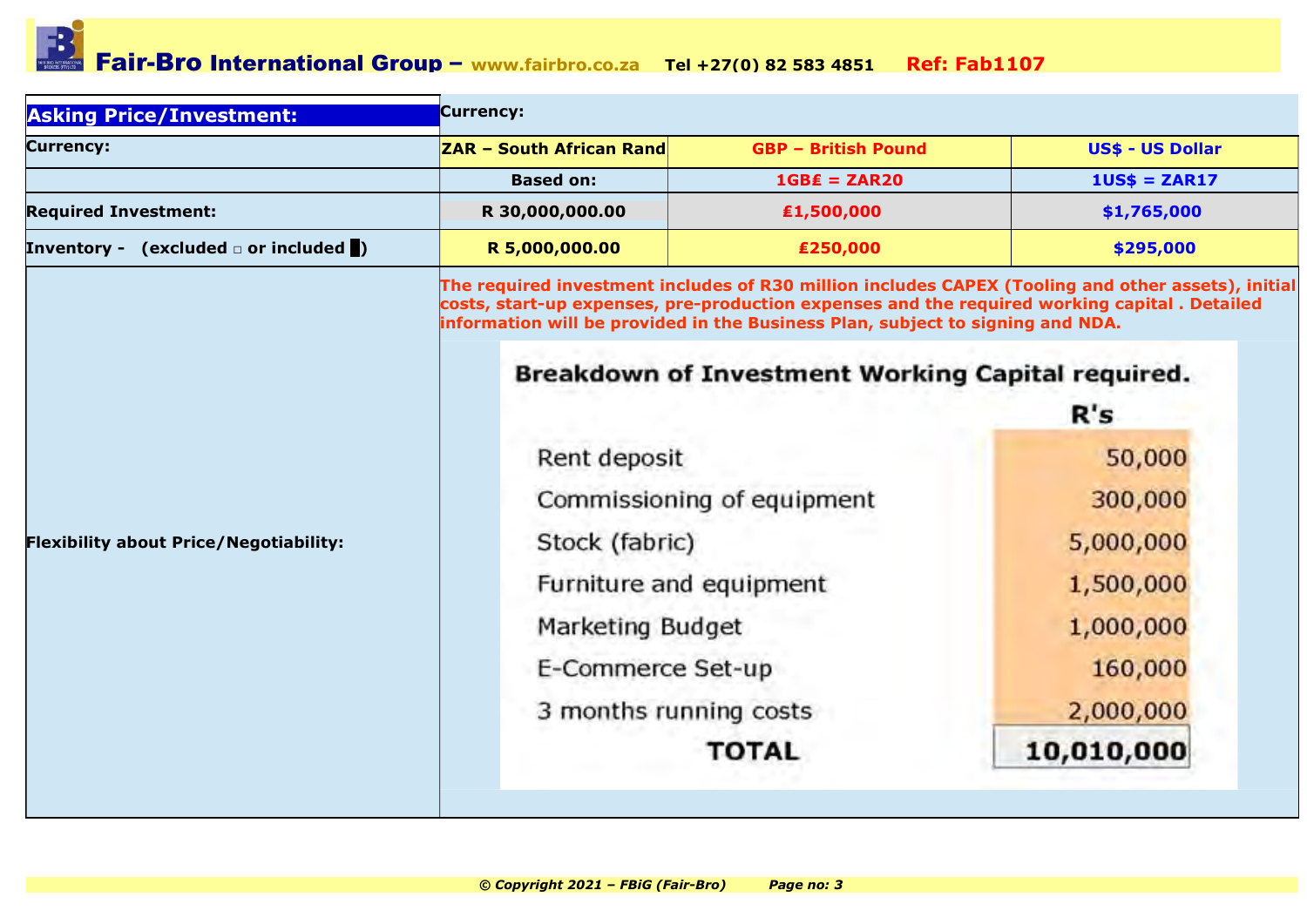

| <b>Financial Information:</b>                         |                                                                                                                                                                                                                                                 |                    |                  |                         |                       |              |                                                                         |            |                          |             |
|-------------------------------------------------------|-------------------------------------------------------------------------------------------------------------------------------------------------------------------------------------------------------------------------------------------------|--------------------|------------------|-------------------------|-----------------------|--------------|-------------------------------------------------------------------------|------------|--------------------------|-------------|
|                                                       | <b>Currency:</b>                                                                                                                                                                                                                                | <b>ZAR</b>         |                  | <b>UK</b> ₤             |                       | <b>US \$</b> | <b>Currency:</b>                                                        | <b>ZAR</b> | <b>UK</b> €              | <b>US\$</b> |
| Turnover/Sales: (Average 5 year forecast)             |                                                                                                                                                                                                                                                 | Annual: 48,897,258 |                  | 2,444,863               |                       | 2,876,309    | <b>Monthly ave</b><br>per month:                                        | 4,074,772  | 203,738                  | 239,692     |
| <b>Gross Profit %/ Mark-up %:</b>                     | <b>Gross Profit %</b>                                                                                                                                                                                                                           |                    |                  | 31%                     |                       |              | Mark-up %                                                               |            | 46%                      |             |
| Owner/s Profit: EBITDA - (Average 5 year<br>forecast) | Annual:                                                                                                                                                                                                                                         | 7,923,819          |                  | 396,190                 |                       | 466,107      | <b>Monthly ave</b><br>per month:                                        | 660,318    | 33,016                   | 38,842      |
| ROI % on a Total Investment of R30 million:           | 26,4                                                                                                                                                                                                                                            |                    |                  |                         |                       |              | $%$ per annum – Based on the asking price and Average of 5 years EBIDTA |            |                          |             |
| <b>Other Information:</b>                             |                                                                                                                                                                                                                                                 |                    |                  |                         |                       |              |                                                                         |            |                          |             |
| <b>Total Number of staff:</b>                         | <b>TOTAL STAFF</b>                                                                                                                                                                                                                              |                    |                  |                         | <b>Monthly Staff:</b> |              | <b>Weekly Staff:</b>                                                    |            | <b>Commission Based</b>  |             |
|                                                       | 17 to 21                                                                                                                                                                                                                                        |                    |                  | 11 to 13                |                       |              | 4                                                                       |            | $2$ to 4                 |             |
| Year Established:                                     | <b>Year Established</b>                                                                                                                                                                                                                         |                    |                  | 2017                    |                       |              | <b>In current Format</b>                                                |            | 2020                     |             |
| Ownership:                                            | <b>Sole Proprietor</b>                                                                                                                                                                                                                          |                    |                  | <b>Partnership</b>      |                       |              | <b>Pty Ltd</b>                                                          |            | <b>Close Corporation</b> |             |
|                                                       |                                                                                                                                                                                                                                                 |                    |                  |                         |                       |              | $\mathbf x$                                                             |            |                          |             |
| <b>Potential to Relocate:</b>                         | <b>High</b>                                                                                                                                                                                                                                     |                    | Highly portable. |                         |                       |              |                                                                         |            |                          |             |
|                                                       | <b>Medium</b>                                                                                                                                                                                                                                   |                    |                  | Relocation is possible. |                       |              |                                                                         |            |                          |             |
|                                                       | Relocation is possible, but not advised.<br>Low                                                                                                                                                                                                 |                    |                  |                         |                       |              |                                                                         |            |                          |             |
|                                                       |                                                                                                                                                                                                                                                 |                    |                  |                         |                       |              |                                                                         |            |                          |             |
|                                                       | Relocation is not possible<br><b>Zero</b>                                                                                                                                                                                                       |                    |                  |                         |                       |              |                                                                         |            |                          |             |
| <b>Additional Information:</b>                        | <b>DISCLAIMER REGARDING INFORMATION -</b>                                                                                                                                                                                                       |                    |                  |                         |                       |              |                                                                         |            |                          |             |
|                                                       | 1. No representation or warranty, express or implied, is given as to the accuracy or completeness of<br>the contents of this profile.<br>2. The only representations and warranties that will be made are those that may eventually be included |                    |                  |                         |                       |              |                                                                         |            |                          |             |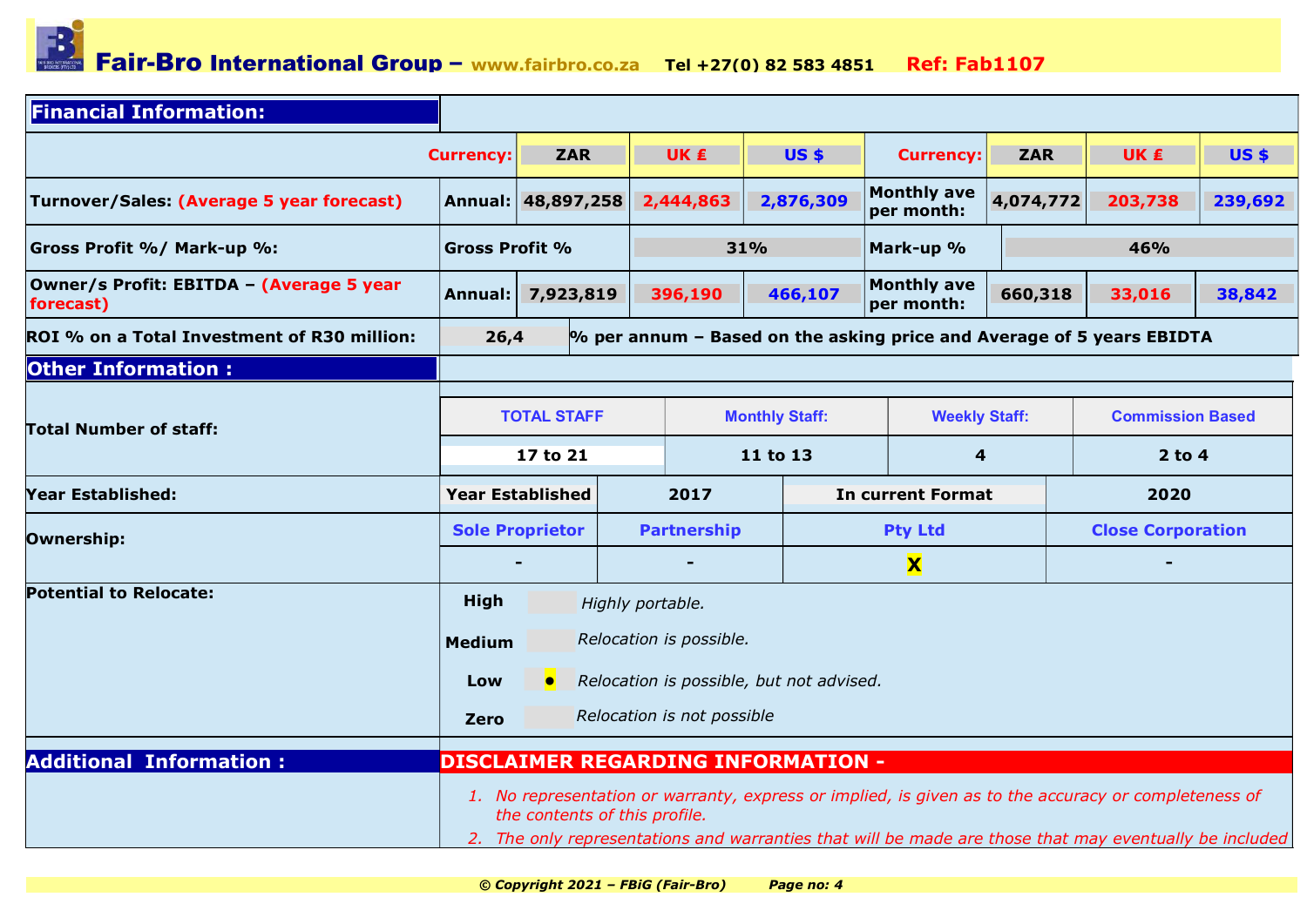in a definitive agreement to the proposed sale of the vendor's interests in the business.

3. Neither this profile nor any of the information contained in it, shall form the basis of any contract for such sale, nor does it constitute an offer, invitation or inducement to purchase or acquire any shares in the business or any interest in it.

### 2. Financial Forecasts

#### The forecasts summarised below are based on three scenarios:

#### Funding Option 1

- To secure a loan for R 30 million repayable over 5 years at a 9% interest rate with no equity to be taken up in the business.
- A notarial Bond could be registered on the equipment as security on the loan.

#### Funding Option 2

• Secure a loan for R 20 million to purchase the equipment, repayable over 5 years at a 9% interest rate and a 20% equity stake taken up in the business for aR 10 million capital injection.

#### Funding Option 3

• Securing a R 30 million capital injection for a 40% stake in the business. which is negotiable. NOTE: The Detailed Sales and Profit forecast as provided in The Business Plan, are conservative and management believes that substantial long-term growth in sales can be achieved.

#### **Extract from Forecasts based on Funding Option 2**

(Secure a loan for R 20 million to purchase the equipment, repayable over 5 years at a 9% interest and take up a negotiated equity stake for R 10 million)

|                                 | Year 1       | Year <sub>2</sub> | Year 3       | Year 4     | Year 5     |
|---------------------------------|--------------|-------------------|--------------|------------|------------|
| Income/Sales                    | 27,750,750   | 38,411,460        | 49,136,580   | 59,217,840 | 69,969,658 |
| Less: Cost of Sales             | 19,095,360   | 26,281,868        | 33,693,542   | 40,657,862 | 48,085,555 |
| <b>Gross Profit</b>             | 8,655,390    | 12,129,592        | 15,443,038   | 18,559,978 | 21,884,103 |
| Gross Profit %                  | 31.19%       | 31.58%            | 31.43%       | 31.34%     | 31.28%     |
| <b>Less: Operating Expenses</b> | 6,287,166    | 7,049,769         | 7,822,367    | 8,299,293  | 8,807,739  |
| <b>EBIDTA</b>                   | 2,368,224    | 5,079,823         | 7,620,671    | 10,260,685 | 13,076,364 |
| % of Sales                      | 8.53         | 13.22             | 15.51        | 17.33      | 18.69      |
| Interest & Depreciation         | 4,001,238    | 3,726,285         | 3,161,980    | 2,432,751  | 1,690,356  |
| <b>Taxable Income</b>           | $-7,297,182$ | $-9,571,645$      | $-8,964,954$ | 653,979    | 12,751,759 |
| <b>NPAT</b>                     | $-1,697,182$ | 1,325,537         | 4,206,691    | 7,042,359  | 6,908,784  |
| Return on Sales %               | $-6.12$      | 3.45              | 8.56         | 11.89      | 9.87       |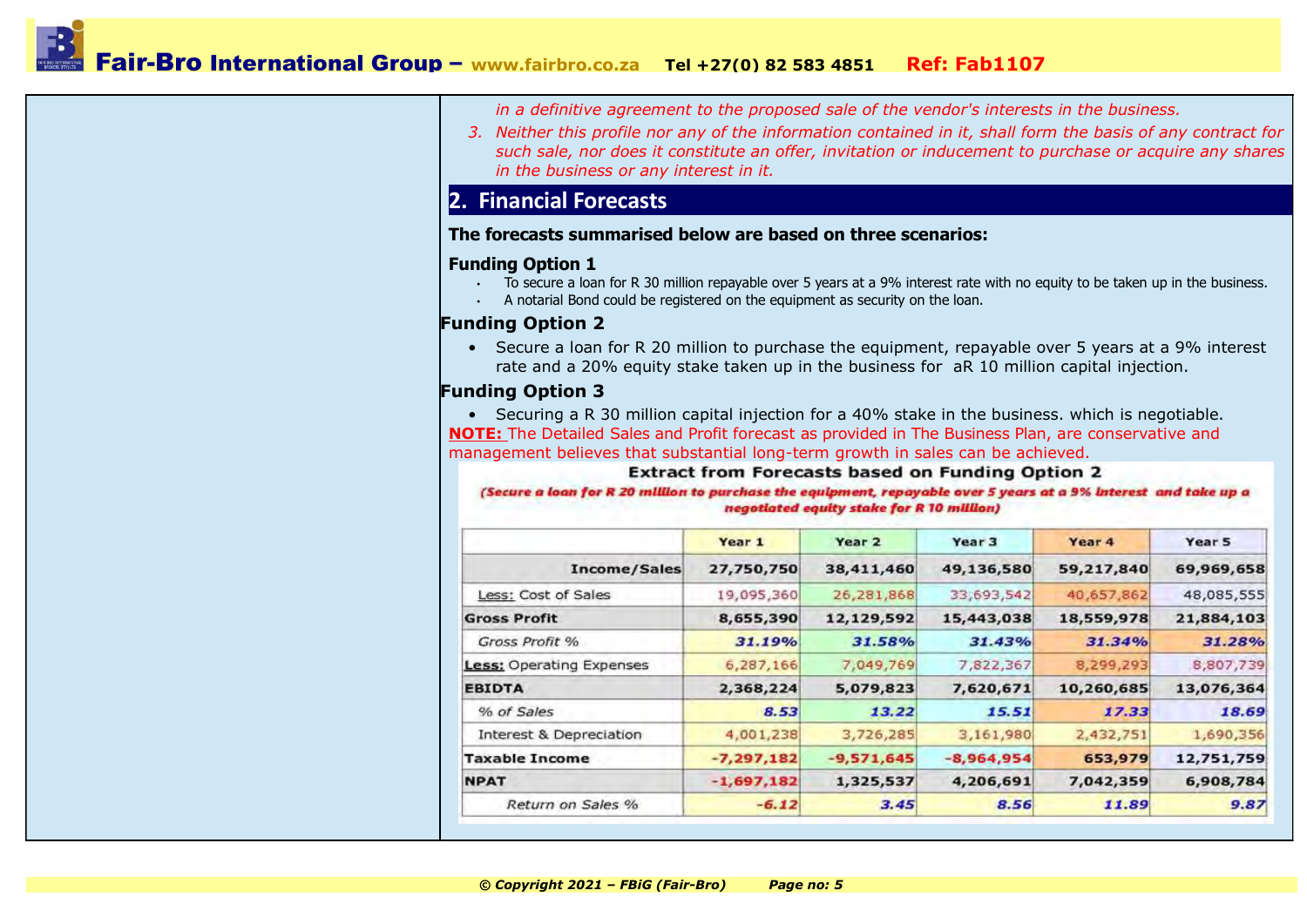| <b>Production Overview</b><br>3.                        |                                                                                                                                                                                                                                                                                                                                                                                                              |
|---------------------------------------------------------|--------------------------------------------------------------------------------------------------------------------------------------------------------------------------------------------------------------------------------------------------------------------------------------------------------------------------------------------------------------------------------------------------------------|
| <b>Location of facility</b>                             |                                                                                                                                                                                                                                                                                                                                                                                                              |
| <b>Size of facility</b>                                 | Details of the Factory Layout will be provided in the Business Plan                                                                                                                                                                                                                                                                                                                                          |
| Time frame to set up factory                            | 3 months for installation $-$ 3 months start up to full production                                                                                                                                                                                                                                                                                                                                           |
|                                                         | <b>NOTE:</b> The Graphic showing the planned Factory layout will be provided in The Business Plan.                                                                                                                                                                                                                                                                                                           |
| 4. Potential and Strategy - Post Investment             |                                                                                                                                                                                                                                                                                                                                                                                                              |
| The business will build on their current customer base. |                                                                                                                                                                                                                                                                                                                                                                                                              |
| be dependent on their geographical location.            | They will appoint Sales Representatives and Agents. These Agents or Representatives services' will                                                                                                                                                                                                                                                                                                           |
| will be managed within 5% of the turnover.              | Remuneration packages, by commission only or by a combination of Basic Salaries and commissions                                                                                                                                                                                                                                                                                                              |
|                                                         | They will focus on SEO and online marketing to ensure a strong online presence and to drive steady<br>traffic to the e-commerce platform as one of the main points of sales.                                                                                                                                                                                                                                 |
| market.                                                 | A strong social media presence with promotion through their artists and they will work with and<br>utilize social media influencers in South Africa, Africa and throughout the globe to reach a broader                                                                                                                                                                                                      |
|                                                         | Facilitate regular Factory visits and educational/development programmes to showcase the print<br>process and get customers excited to support local manufacture. The development programs will be<br>aimed at creating a stronger desire to understand more about the digital print industry and to<br>hopefully create a greater demand for printed textiles, to in-turn create more jobs in the industry. |
| 5. Target Market                                        |                                                                                                                                                                                                                                                                                                                                                                                                              |
| fabric or wallpaper sales to the print production line. | The above process flow is a basic representation of how the business acquires clients by making use<br>of dedicated agents, sales representatives and an e-commerce platform to channel custom printed                                                                                                                                                                                                       |
| content offered on the artist's platform.               | A customer would have the choice of printing an exclusive / custom designed artwork OR they have<br>the option to select a pre-existing design from their extensive design catalogue. This catalogue<br>consists of in-house design options (designed by their graphic design team), as well as the unique                                                                                                   |
|                                                         | The artworks are then approved by the customer where a sample would then need to be printed for                                                                                                                                                                                                                                                                                                              |